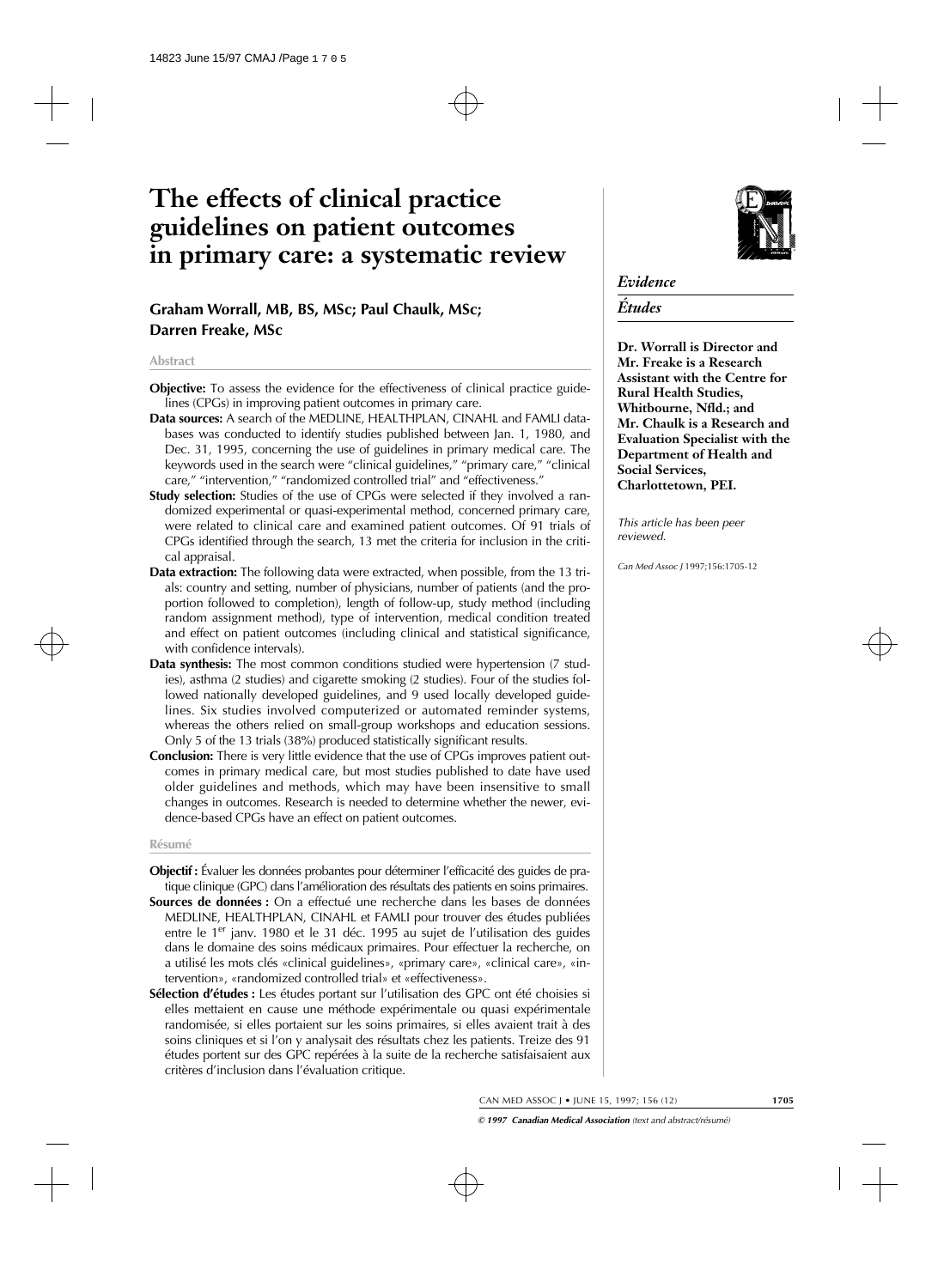

- **Extraction de données :** On a extrait des 13 études, lorsque c'était possible, les données suivantes : pays et contexte, nombre de médecins, nombre de patients (et proportion de patients suivis jusqu'à la fin de l'étude), durée du suivi, méthode d'étude (y compris méthode de répartition aléatoire), type d'intervention, affection médicale traitée et effet sur les résultats des patients (y compris signification clinique et statistique et intervalles de confiance).
- **Synthèse des données :** Les problèmes les plus fréquents étudiés ont été l'hypertension (7 études), l'asthme (2 études) et le tabagisme (2 études). Quatre des études ont porté sur des guides nationaux et 9, sur des guides locaux. Dans le cadre de 6 études, on a utilisé des systèmes de rappel informatisés ou automatisés, tandis que les autres ont été fondées sur des ateliers en petits groupes et des séances d'information. Seulement 5 des 13 études (38 %) ont produit des résultats significatifs sur le plan statistique.
- **Conclusion :** Il y a très peu de données probantes démontrant que l'utilisation des GPC améliore les résultats pour les patients dans les soins médicaux primaires, mais la plupart des études publiées jusqu'à maintenant étaient fondées sur des méthodes et des guides plus âgés, qui n'étaient peut-être pas sensibles aux changements limités des résultats. Il faut effectuer des recherches pour déterminer si les nouveaux GPC fondés sur des données probantes ont un effet sur les résultats des patients.

Inical practice guidelines (CPGs) are systematically developed statements that assist in decision-making about appropriate care for specific<br>clinical conditions <sup>1,2</sup> There are now at least 2500 CPGs cally developed statements that assist in decision-making about appropriate care for specific clinical conditions.1,2 There are now at least 2500 CPGs available. $3-5$  Recently, CPGs have been developed on the basis of systematic evaluation of scientific evidence.6 The approach now favoured is to develop guidelines using the principles of evidence-based medical care.<sup>7-9</sup> However, most of the existing CPGs were developed according to older, less systematic techniques such as peer review and consensus conferences.

Three types of evaluation of CPGs, which match the evolutionary stage of the guidelines, have been suggested.10 These are: (1) evaluation of guidelines during their development, before they are implemented, (2) evaluation of health care programs in which guidelines play a central role and (3) evaluation of the effects of guidelines in a defined health care environment.

A review conducted in Britain of 59 published evaluations of CPGs found that, although most studies showed that guidelines had had some effect on the process of care, only 11 of them looked at the impact of guideline use on the outcomes of clinical care.11 A systematic review conducted in Canada of 102 trials of interventions to improve medical practice found that dissemination-only strategies, such as conferences or mailing of unsolicited materials, produced little or no change in medical practice, whereas more complex interventions, such as the use of outreach visits or local opinion leaders, sometimes produced moderate reductions in inappropriate performance.<sup>12</sup> This study looked at all areas of medical practice. Another study conducted in the United Kingdom, which assessed trials of the effects of implementing CPGs, based on methods similar to those of the Canadian Task Force on the Periodic Health Examination, $13$  found that, of 35 highquality trials of clinical care, 9 showed positive effects on patient outcomes but only 4 concerned medical conditions that would normally be dealt with in primary care.<sup>14</sup>

The bulk of medical care is delivered by primary care practitioners, who are interested in whether the use of CPGs has a beneficial effect on patient outcomes. This study falls into the third category of evaluation mentioned earlier: evaluation of guidelines in a defined health care environment. The objective of the study was to update the earlier reviews by assessing trials conducted in primary care settings to determine whether available CPGs have had any significant effect on patient outcomes.

# **Methods**

#### *Data sources*

A search of the medical literature published from Jan. 1, 1980, to Dec. 31, 1995, was performed to identify studies that had assessed the effectiveness of CPGs in primary medical care. The electronic databases MEDLINE, HEALTHPLAN, CINAHL and FAMLI were searched with the use of the following keywords: "clinical guidelines," "primary care," "clinical care," "interventions," "randomized controlled trial" and "effectiveness." In addition, the bibliographies of 3 comprehensive articles about CPGs were searched for further studies.11,12,14

## *Study selection*

A 3-step process was used to identify potentially rele-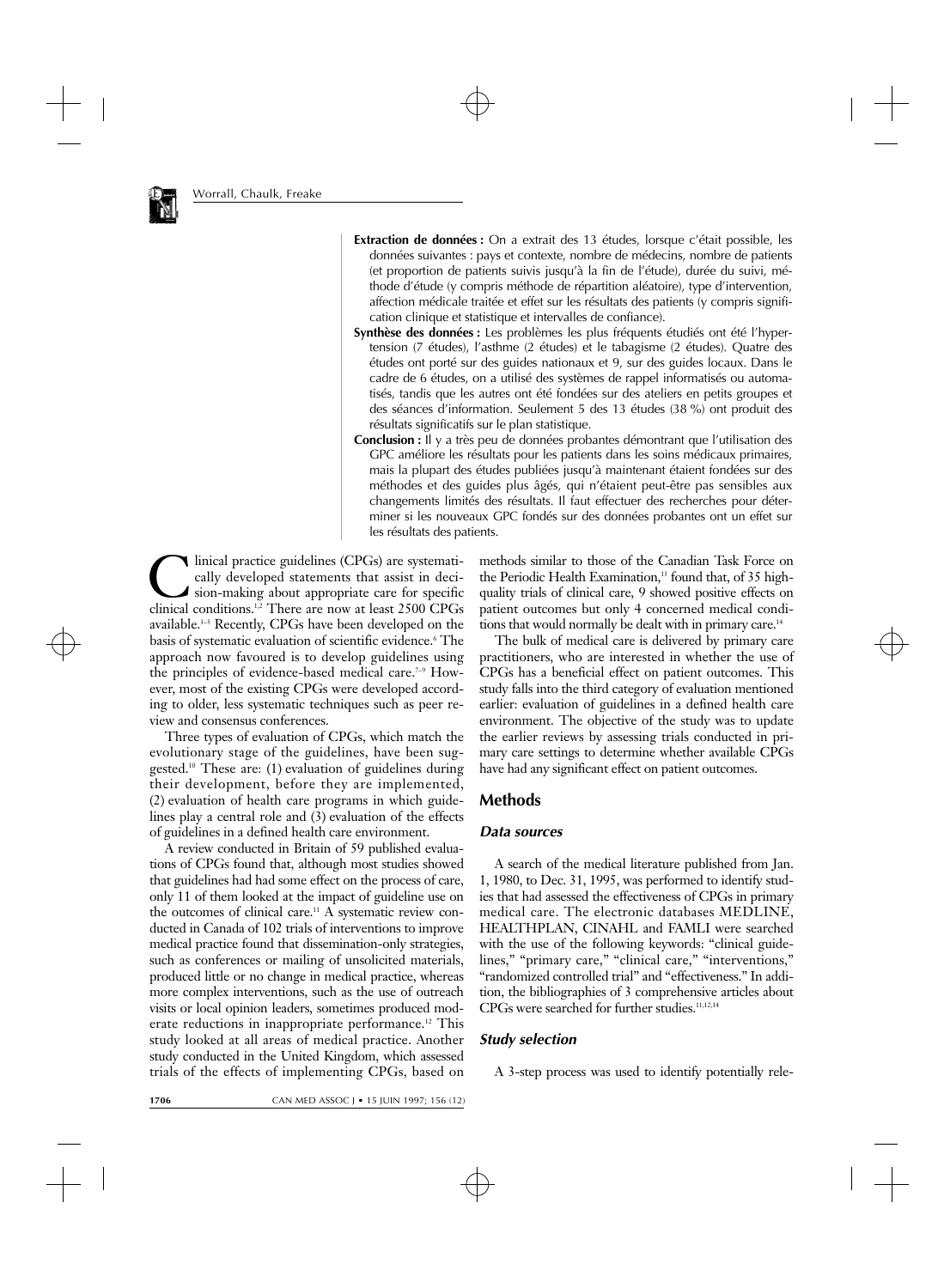vant studies and to exclude those that were not relevant to our objectives. First, studies were identified from the electronic search. Second, studies identified were classified according to whether they pertained to clinical care. Those that pertained to clinical care were studies involving care of patients with diagnosed medical conditions; those that did not involve clinical care were studies concerning the use of guidelines for preventive care or for investigative procedures such as radiography or laboratory screening tests. Third, studies of clinical care were then divided into those that examined the effects of CPGs on the process of care (i.e., Did clinicians adhere more closely to the recommended standards of care?) and those that looked at clinical outcomes (i.e., Was there a measurable change in the clinical condition of patients?). The studies that looked at patient outcomes of clinical care in a primary care setting were the subject of the detailed critical appraisal.

## *Data extraction*

The data extracted from the reports of trials were country and type of medical setting, number of physicians or groups of physicians in the trial, number of patients studied and the proportion followed to completion of the study, duration of patient follow-up, study methods (including method of random assignment), type of guideline (produced by a national body or by local consensus), method of guideline implementation (whether the physicians were automatically reminded of the guidelines during encounters with patients or were expected to remember the guidelines after attending an education session), medical conditions studied, and the effect on patient outcomes and method of measuring this effect. When possible, we assessed whether the study had considered both statistical and clinical significance and whether the results included statistical confidence intervals.

## *Critical appraisal of trials*

The critical appraisal of the trials was based on the method of Sackett and associates.15 The use of CPGs was considered a "therapy" to improve the clinical performance of physicians, as measured by improvement in clinical outcomes among their patients. Table 1 shows the guides used to distinguish useful from useless therapy (in this case, the CPGs). Guides 1 and 6 were used to assess the validity of the studies, and guides 2 to 5 were used to assess whether the guidelines were feasible for a typical family practice, whether clinical outcomes were reported and whether both clinical and statistical significance were considered.

No attempt was made to assess whether the guidelines followed in the published trials adhered strictly to the principles of evidence-based medical care.

*Was the assignment of patients really randomized?* Random assignment gives each subject the same probability of receiving the intervention. Studies that assign subjects randomly are more sound than quasi-experimental studies, which do not and which run a greater risk that results may be due to initial differences among groups. Even in studies in which random assignment is used, problems may occur. If random assignment is by physician rather than by group of physicians, contamination may occur because study physicians discuss the guidelines with control physicians. Even worse is a design in which random assignment is by patient; in such studies, the same physician is expected to use the CPG for some patients and not for others. These effects may result in underestimates of the effectiveness of guidelines. Finally, it is important that the sample size used in statistical tests is the number of physicians, not the larger number of patients; otherwise, there is a risk of falsely concluding that results are statistically significant (Type I error).

*Were all clinically relevant outcomes reported?* Although it is almost impossible to report all clinically relevant outcomes, we felt that it was important to appraise clinical outcomes in addition to changes in the process of care, as outcomes are ultimately more important in assessing guideline effectiveness.

*Were the study patients recognizably similar to your own?* In the literature search, we looked for studies conducted in a primary care setting. It was easier to assess the setting in studies conducted in Canada and the United Kingdom, which have clearly defined primary care systems, than in studies that assessed guidelines used in health maintenance organizations and general internal medicine clinics in the US. However, when a US internal medicine clinic appeared to offer primary care services, it was included. The appraisal looked for medical conditions that would normally be treated by family physicians, such as hypertension, asthma, diabetes mellitus and obesity; we decided that cigarette smoking should be included.

*Were both clinical and statistical significance considered?* If the sample studied is large enough, even small changes in, for example, blood pressure or weight can be statistically significant. Such small changes are unlikely to be noticed by the patient or to be clinically relevant to the attending physician. By contrast, if the study sample is small, there is a

**Table 1: Six guides to distinguish useful from useless or even harmful therapy**

- Was the assignment of patients really randomized?
- Were all clinically relevant outcomes reported?
- Were the study patients recognizably similar to your own?
- Were both clinical and statistical significance considered?
- Is the therapeutic manoeuvre feasible in your practice?
- Were all the patients who entered the study accounted for?

Reprinted with permission from Sackett and associates.<sup>16</sup> © Lippincott–Raven.

CAN MED ASSOC J • JUNE 15, 1997; 156 (12) **1707**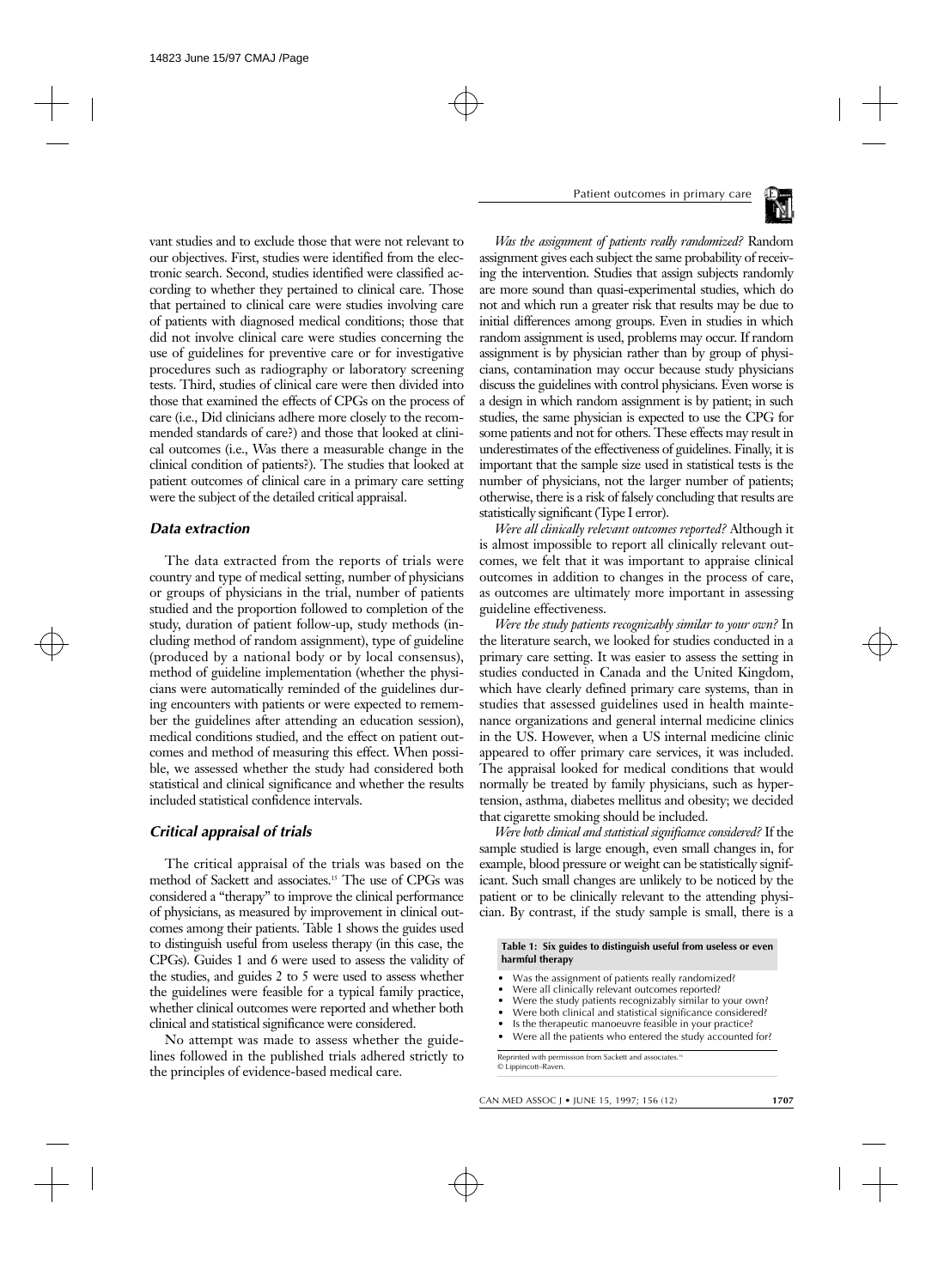

greater possibility of a Type II error; that is, the study may fail to detect a real difference because of its limited power.

*Is the therapeutic manoeuvre feasible in your practice?* However effective a therapeutic manoeuvre is, it serves no end unless it can be used efficiently in a busy primary care practice. The appraisal looked at methods of introducing and implementing CPGs that would be possible for family physicians in nonacademic settings.

*Were all the patients who entered the study accounted for?* If a study's follow-up is poor, the final analysis can be significantly biased. In the case of CPG trials, the most appropriate unit of random assignment was the physician who had agreed to take part in the study; therefore, follow-up of the physicians was usually complete. However, since the physicians' performance was measured by the clinical outcomes among their patients, the proportion of patients accounted for in follow-up was also assessed; incomplete follow-up of patients can lead to spurious results.

# **Results**

#### *Study selection*

The literature search identified 91 studies of clinical guidelines for primary care. Eighty-seven of these studies were found through our electronic database search. As well, the 3 reviews we consulted $11,12,14$  furnished us with 1 study published before 1980 and 3 others published since 1980 that we had missed in the electronic search. Accordingly, we found and examined a total of 91 trials.

The 91 primary care trials were screened according to the criteria listed in the Methods section (Fig 1). Only 35 of the trials identified concerned clinical care; the remaining 56 dealt with preventive or investigative medicine. Of the 35 studies of clinical care, only 13 reported on clinical

outcomes. Details of these 13 studies and the data extracted for appraisal are shown in Table 2.

#### *Conditions studied*

In the 13 selected trials, the most common medical condition examined was hypertension; 6 trials studied guidelines concerning this condition.18–22 The effectiveness of CPGs in changing the outcomes in asthma26,29 and in reducing cigarette smoking<sup>23,24</sup> were each the subject of 2 trials. Other trials studied CPGs concerning obesity, $27$  common conditions in children, such as cough, vomiting, rashes and bedwetting, $29$  and the effects of a wide range of clinical interventions, including testing stools for occult blood, mammographic screening, weight-reduction diets, and influenza and pneumococcal vaccination on patient outcomes.<sup>28</sup>

#### *Data synthesis and critical appraisal*

Overall, 5 of the 13 studies showed a significant improvement in outcomes as a result of the use of CPGs.23–25,27,29 In these 5 studies, improvement was noted for only a proportion of the conditions studied, for only certain subgroups of patients, or for only a limited period.

Four of the studies, involving hypertension and cigarette smoking, assessed guidelines that had been developed at a national level,  $17,20,21,23$  whereas the remaining 9 used locally based guidelines, developed either by local faculty members<sup>19,25,27,28</sup> or at small-group education sessions held for family physicians.<sup>18,22,24,26,29</sup> Of the 9 local guidelines, 4 produced significant improvements;<sup>24,25,27,29</sup> of the 4 nationally developed guidelines, there were significant results in only 1 study.<sup>23</sup>

Six studies used computerized or automated reminder systems, which prompted physicians when they were see-



**Fig. 1: Disposition of studies identified through a search for published articles concerning the evaluation of clinical practice guidelines in primary care. Screening criteria were applied to select studies for review.**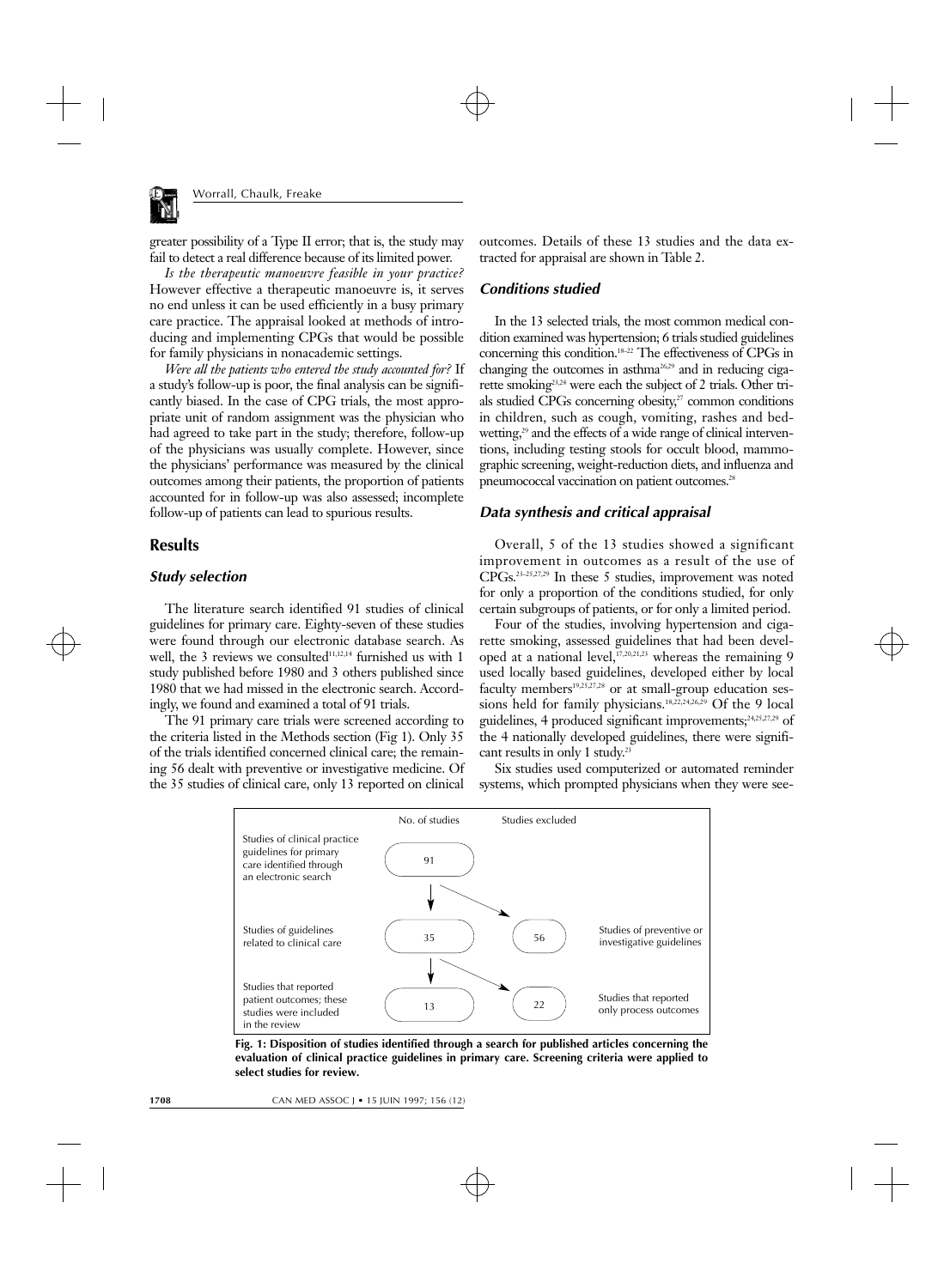

ing patients;17,18,20,25,27,28 significant improvement occurred in 2 of these studies.<sup>25,27</sup> The other studies relied on physicians' recall about CPGs presented in small-group or education sessions;<sup>19,22-24,26,29</sup> significant improvement occurred in 3 of these studies.<sup>23,24,29</sup>

Six of the trials may not have adequately controlled for contamination, either since the random assignment was by patient (and the physician was the same for both the intervention and control patients), or since the physicians were working in the same institution (and thus may have been in frequent contact with each other).17,18,24,25,27,28 In only 4 trials were the physicians randomly assigned by practice, which is the soundest method.19,20,23,26 Two studies used quasi-experimental designs; in such studies, the results are more likely to be due to initial differences between groups.<sup>18,22</sup>

In 2 studies $17,27$  the size of the physician sample was not given, and in 3 other studies<sup>28,18,26</sup> the sample was less than 30, which raises concerns about these studies' power to detect changes. Five of the 9 trials involving more than 400 patients showed that the CPGs resulted in a significant improvement in at least some clinical outcomes, but all 4 studies with low or unspecified patient samples failed to show an effect. In 1 study, less than 60% of the patients were followed.<sup>25</sup>

#### *Limitations of previous studies*

Most CPG evaluation studies published to date have examined guidelines that were produced before the advent of evidence-based guideline development. We were unable to judge which studies used high-quality guidelines, but the publication date of some studies made the use of such guidelines unlikely. Also, it was difficult to estimate reliably the effect of CPGs on patient outcomes because so few studies have included sensitive outcome measures and sound methods.

# **Discussion**

The studies reviewed showed little evidence that CPGs are effective in improving patient outcomes in primary care. Our literature search identified only 13 experimental or quasi-experimental studies that examined outcomes of primary patient care. Only 5 of these studies showed statistically significant improvements in outcome, and these improvements were only for some of the patients studied. The change in patient outcomes was usually modest, even when it was statistically significant. None of the studies was continued for long enough to measure any impact on mortality rates.

Only 2 of the 13 trials reviewed used appropriate methods and enrolled enough subjects to produce sound results.20,23 Only 1 of these studies produced significant results, and only in the short term. Larger studies were more likely to show a significant improvement, but it was impossible to determine whether the increased power of these studies made insignificant clinical change appear statistically significant, or whether the lack of power in smaller studies meant that any real change was not detected.

Our literature review confirmed that most primary care studies conducted to date concerning the effects of CPGs have looked at the process of clinical care rather than the outcome for patients. For example, in Scotland, the use of guidelines resulted in more appropriate referral of infertile couples to specialist care;<sup>30</sup> in England, guidelines resulted in more complete recording of antenatal care;<sup>31</sup> a set of guidelines developed jointly by the Royal College of General Practitioners and the Royal College of Radiologists reduced the rate of inappropriate radiologic referrals in Wales.<sup>32</sup> Such results are promising if it is assumed that improvements in the process of care will eventually result in improved outcomes for patients.

It may be too pessimistic to state, on the basis of our study, that CPGs are unlikely ever to improve patient outcomes in primary care. The lack of evidence of their effectiveness may well be due to the lack of methodologically sound studies conducted. Also, many of the studies conducted to date, even those that are methodologically sound, may have examined guidelines that were not "correct" — the guidelines may have been based on out-ofdate consensus statements or may have been poorly implemented. Another factor is whether the correct outcomes were considered; it may be easier but less appropriate to measure "hard" biochemical or physical outcomes rather than "soft" outcomes such as patient satisfaction or quality of life, which are also important in primary care.

Clearly, there is a need for more research on guidelines that include measures of patient outcomes; in particular, research should determine which aspects of guidelines have an effect on patient outcomes. A systematic review of 99 trials of continuing medical education emphasized the need for strategies to predispose physicians to the use of guidelines and to reinforce their use; as well, the review described the education exercises that worked best, but did not show that these exercises improved patient outcomes.<sup>33</sup> It is also uncertain whether involving patients in the process makes it more effective; a recent study of feedback of patients' experiences, provided to their family physicians, showed that such feedback had no effect on the physicians' management of these patients.34 Qualitative research on the influences on physicians' management choices would be valuable in clarifying the issues of choice and would help guide educational responses; such research would probably be more useful than the publication of more guidelines.<sup>35</sup> Research needs to examine which implementation strategies for new evidence-based guidelines lead to improved patient outcomes.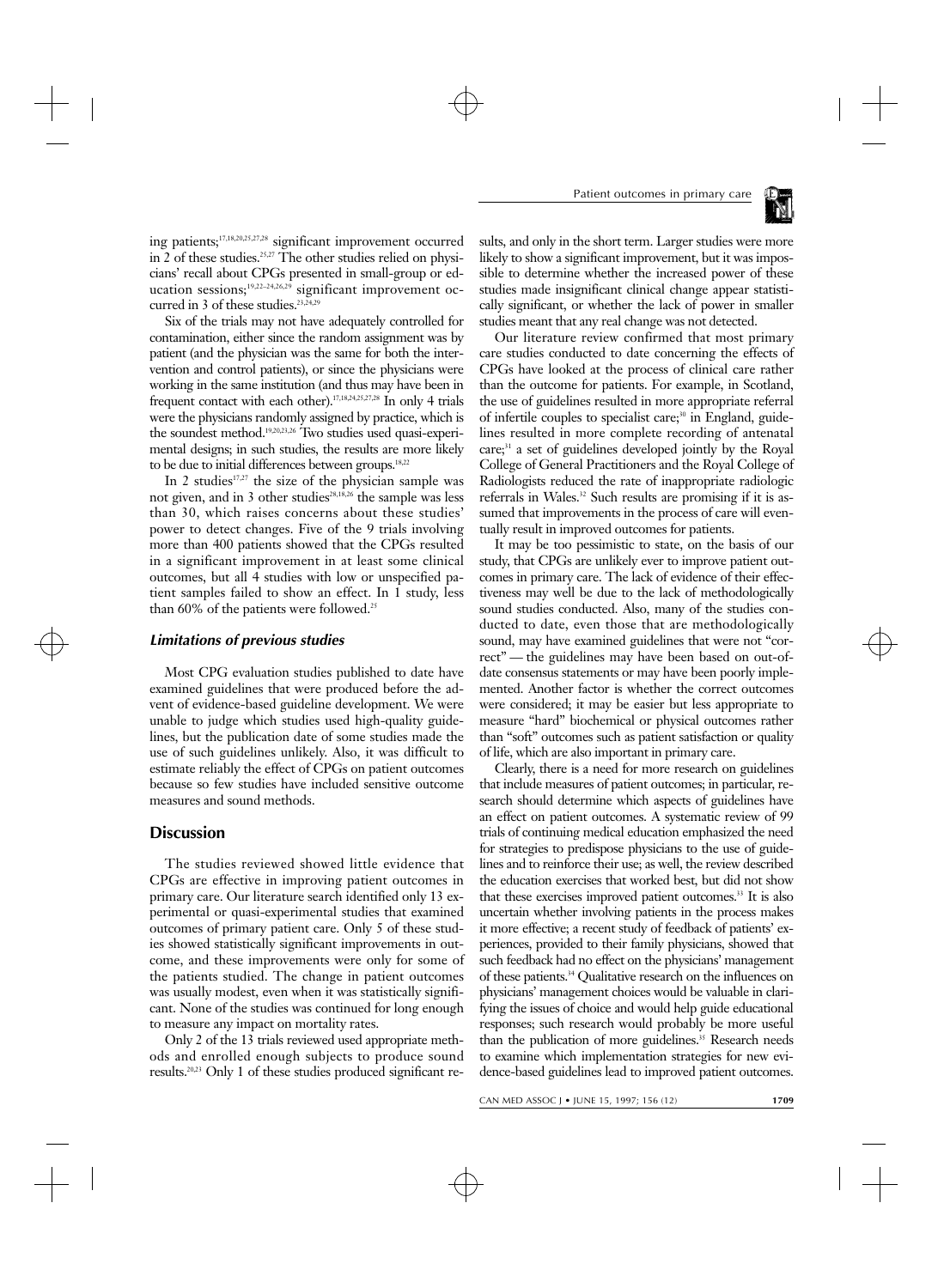| Hypertension<br>hypertension<br>Study setting<br>US hospital<br>clinics <sup>17</sup> | physicians<br>Not given<br>No. of                             | No. of patients<br>(% followed)<br>116 (100) | follow-up<br>Length of<br>$14 \text{ mo}$ | RCT*; patients were<br>randomly assigned<br>Study design                                                 | CPGs v. normal physician treatment<br>Computer-prompted use of national<br>Intervention                                                                                                         | Mean blood pressure<br>Outcome measure                                                                        | Result<br>$NS+$                                                                                                    |
|---------------------------------------------------------------------------------------|---------------------------------------------------------------|----------------------------------------------|-------------------------------------------|----------------------------------------------------------------------------------------------------------|-------------------------------------------------------------------------------------------------------------------------------------------------------------------------------------------------|---------------------------------------------------------------------------------------------------------------|--------------------------------------------------------------------------------------------------------------------|
| medicine clinics <sup>18</sup><br>US general                                          | practitioner<br>physician-<br>teams<br>nurse<br>$\frac{6}{1}$ | Not clearly<br>given                         | $12 \text{ mo}$                           | to 2 groups based on<br>assignment of teams<br>team rankings in<br>baseline period<br>Nonrandom          | feedback on use of local CPGs v. no<br>Two types of computer-aided<br>such feedback                                                                                                             | pressure $\leq$ 95 mm Hg<br>or $< 100$ mm Hg<br>Diastolic blood                                               | 2N                                                                                                                 |
| Canadian solo and<br>group practices <sup>19</sup>                                    | $\frac{1}{4}$                                                 | 198 (86)                                     | $12 \text{ mo}$                           | RCT (block design);<br>randomly assigned<br>practices were                                               | therapy and follow-up v. no receipt<br>Receipt of practice-oriented local<br>CPGs for diagnosis, work-up,<br>of guidelines                                                                      | pressure $< 90$ mm $Hg$<br>Mean diastolic blood                                                               | $\frac{S}{S}$                                                                                                      |
| Canadian family<br>practices <sup>20</sup>                                            | 60                                                            | 2833 (79)                                    | Variable,<br>$> 16$ mo                    | randomly assigned<br>cation for partners<br>working together,<br>RCT; after stratifi-<br>physicians were | national "stepped care" protocol v.<br>Computer-aided feedback using a<br>no computer-aided feedback                                                                                            | pressure < 90 mm Hg<br>Mean diastolic blood                                                                   | ΣS                                                                                                                 |
| US primary care<br>physicians <sup>21</sup>                                           | $\Xi$                                                         | 2044 (60)                                    | $11 \text{ mo}$                           | RCT; physicians were<br>randomly assigned                                                                | Education intervention consisting of<br>feedback reports, patient surveys,<br>educational syllabus, and 1-hour<br>national CPGs v. no education<br>telephone conference call on<br>intervention | pressure < 90 mm Hg<br>Mean diastolic blood<br>or < $95$ mm Hg                                                | ΣN                                                                                                                 |
| Canadian family<br>practices <sup>22</sup>                                            | $\frac{1}{4}$                                                 | Not given                                    | $18 \text{ mo}$                           | Random selection of<br>random assignment<br>physicians, but no<br>to groups                              | hypertensive management v. receipt<br>of criteria by mail v. no criteria<br>Education workshop in which<br>establishing local criteria for<br>physicians were involved in                       | Mean blood pressure                                                                                           | SN                                                                                                                 |
| Cigarette smoking<br>Canadian general<br>practices <sup>23</sup>                      | 83                                                            | 2029 (95)                                    | Variable,<br>$>12$ mo                     | RCT (block design);<br>clinical practices<br>were randomly<br>assigned                                   | giving patients advice and nicotine<br>Training sessions on national quit-<br>smoking CPGs v. no training and<br>normal care v. no training and<br>gum only                                     | % of patients quitting<br>over the short- and<br>long-term                                                    | $p \le 0.036$ for the<br>short term only                                                                           |
| maintenance<br>US health<br>centres <sup>24</sup>                                     | $\overline{8}$                                                | 2056 (77)                                    | $12 \text{ mo}$                           | space and office staff)<br>RCT; physician units<br>(groups with distinct<br>were randomly                | for helping smokers quit v. no such<br>Education sessions on local CPGs<br>sessions                                                                                                             | % of patients who (1)<br>smoking for $\geq 1$ wk<br>tried to quit or (2)<br>abstained from<br>and $\geq 9$ mo | $(1)$ 5.7 (CI $\pm$ -0.7-12.1,<br>$(2)$ 2.7 (CI 0.3-5.0,<br>$NS)$ and 2.2 (CI<br>$0.2 - 4.3$ , NS)<br>significant) |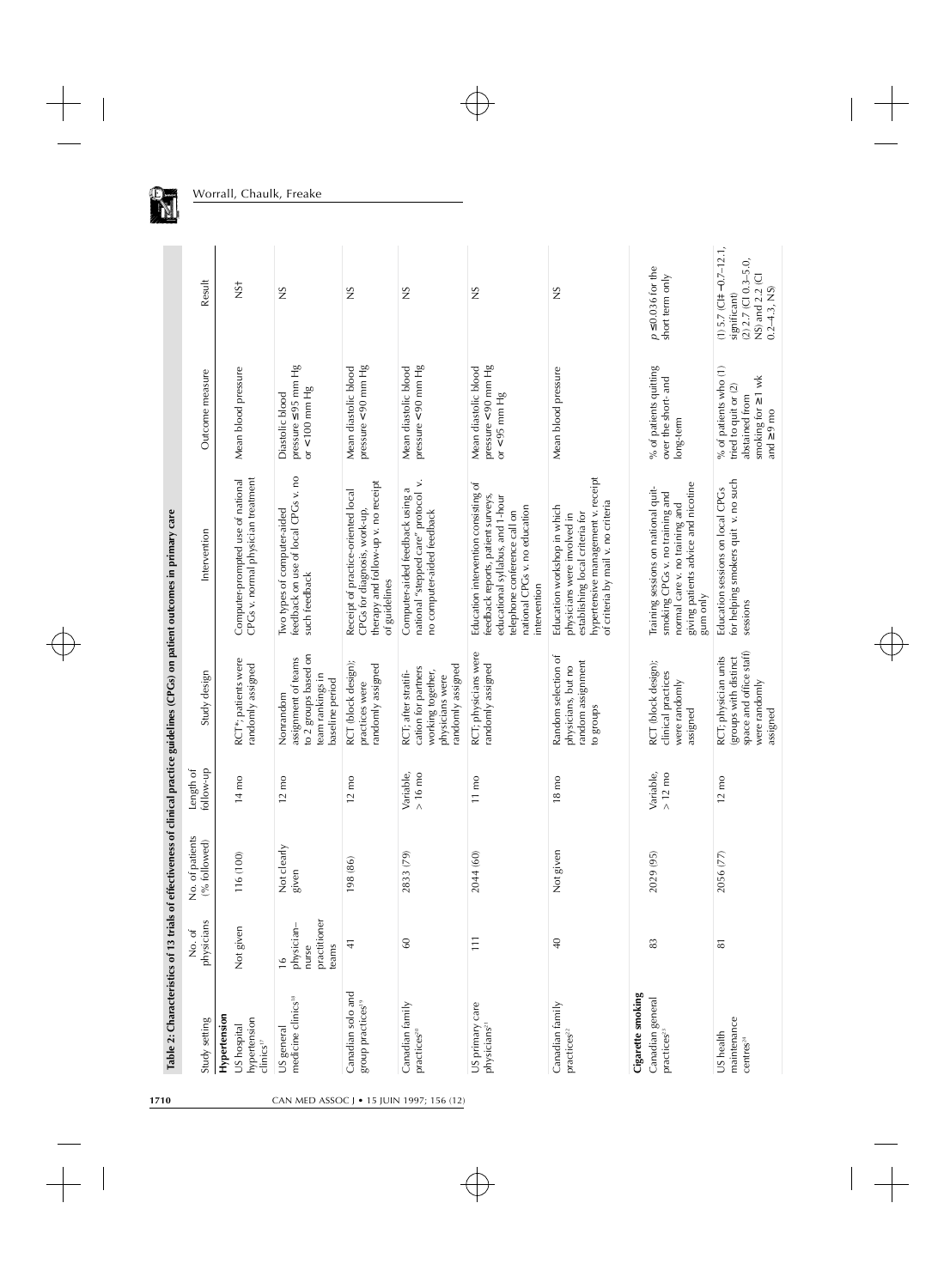| <b>Diabetes</b>                                                                                                                             |                          |             |                 |                                                                                              |                                                                                                                                                                                                                                                                                                                                                                                                                                               |                                                                                                                                        |                                                                                                    |
|---------------------------------------------------------------------------------------------------------------------------------------------|--------------------------|-------------|-----------------|----------------------------------------------------------------------------------------------|-----------------------------------------------------------------------------------------------------------------------------------------------------------------------------------------------------------------------------------------------------------------------------------------------------------------------------------------------------------------------------------------------------------------------------------------------|----------------------------------------------------------------------------------------------------------------------------------------|----------------------------------------------------------------------------------------------------|
| general medicine<br>US hospital<br>clinic <sup>25</sup>                                                                                     | 45                       | 532 (48)    | 26 mo           | resident clinic teams<br>RCT (incomplete<br>were randomly<br>block design);<br>assigned      | -ocal diabetes education program<br>audits. Four groups: no education,<br>reminders, seminars, conferences,<br>patient education only, physician<br>education only, and patient and<br>physicians, consisting of written<br>telephone hotlines and medical<br>problem-oriented protocols and<br>behaviour for management of<br>protocol-based computerized<br>for patients to teach target<br>diabetes and program for<br>physician education | plasma glucose level,<br>(4) blood pressure<br>Mean (1) fasting<br>(3) weight and<br>hemoglobin,<br>$(2)$ glycated                     | (2) p < 0.05<br>(3) $p \le 0.05$<br>(4) $p < 0.05$<br>$(1) p \le 0.05$                             |
| Asthma                                                                                                                                      |                          |             |                 |                                                                                              |                                                                                                                                                                                                                                                                                                                                                                                                                                               |                                                                                                                                        |                                                                                                    |
| English general<br>practices <sup>26</sup>                                                                                                  | 27                       | 454 (74)    | $30 \text{ mo}$ | RCT; physicians were<br>randomly assigned<br>(there was only 1<br>physician per<br>practice) | and devising strategies for care v. no<br>CPGs for managing chronic asthma<br>Education sessions about local<br>education sessions                                                                                                                                                                                                                                                                                                            | Asthma morbidity<br>scores§                                                                                                            | 2N                                                                                                 |
| conditions<br>Numerous                                                                                                                      |                          |             |                 |                                                                                              |                                                                                                                                                                                                                                                                                                                                                                                                                                               |                                                                                                                                        |                                                                                                    |
| obesity and renal<br>Hypertension,<br>US university<br>disease<br>clinic <sup>27</sup>                                                      | Not given                | 479 (77-95) | 24 mo           | randomly assigned<br>RCT; patients and<br>physicians were                                    | adhere to local standards of care v.<br>Computer-automated reminders to<br>manual records                                                                                                                                                                                                                                                                                                                                                     | with normal results of<br>urinalysis and culture<br>and (3) % of patients<br>pressure, (2) weight<br>Mean (1) blood<br>renal function, | 0.028 (urine culture)<br>(urinalysis) and $p =$<br>$(3) p = 0.0003$<br>$(2) p = 0.023$<br>$(1)$ NS |
| medicine clinic <sup>28</sup><br>interventions<br>US general<br>15 clinical                                                                 | physician<br>teams<br>27 | 12 467 (90) | 24 mo           | practice teams were<br>RCT (block design);<br>randomly assigned                              | Computer-generated reminders<br>about local rules of care v. no<br>reminders                                                                                                                                                                                                                                                                                                                                                                  | Mean values for<br>several patient<br>outcomes                                                                                         | SN                                                                                                 |
| rash and recurrent<br>bedwetting, itchy<br>acute vomiting,<br>English general<br>$wherezy$ chest<br>Acute cough,<br>practices <sup>29</sup> | 84                       | 1791 (82)   | $12 \text{ mo}$ | study; replicated<br>Before and after<br>Latin square                                        | groups of general practitioners v. no<br>Receipt of local written clinical<br>standards developed by small<br>receipt of written standards                                                                                                                                                                                                                                                                                                    | improvement in cough<br>Mean (1) no. of days<br>breathless, (2) no. of<br>and (4) frequency of<br>days wheezy, (3)<br>bedwetting       | $(1)$ 3.0 $(C11.5-4.5)$<br>$(2)$ 3.6 (CI 1.8-5.3)<br>$(S)$ NS<br>(4) NS                            |
| *RCT = randomized controlled trial.<br>#CI = confidence interval<br>+NS = not significant.                                                  |                          |             |                 |                                                                                              | §Scores for breathlessness, wheezing, cough, night waking, 4 or more days off school or work, home visits by physician, 2 or more severe attacks, longest attack at least 1 day.<br>¶No. of hospital admissions, emergency depar                                                                                                                                                                                                              |                                                                                                                                        |                                                                                                    |

(F) N

CAN MED ASSOC J • JUNE 15, 1997; 156 (12) **1711**